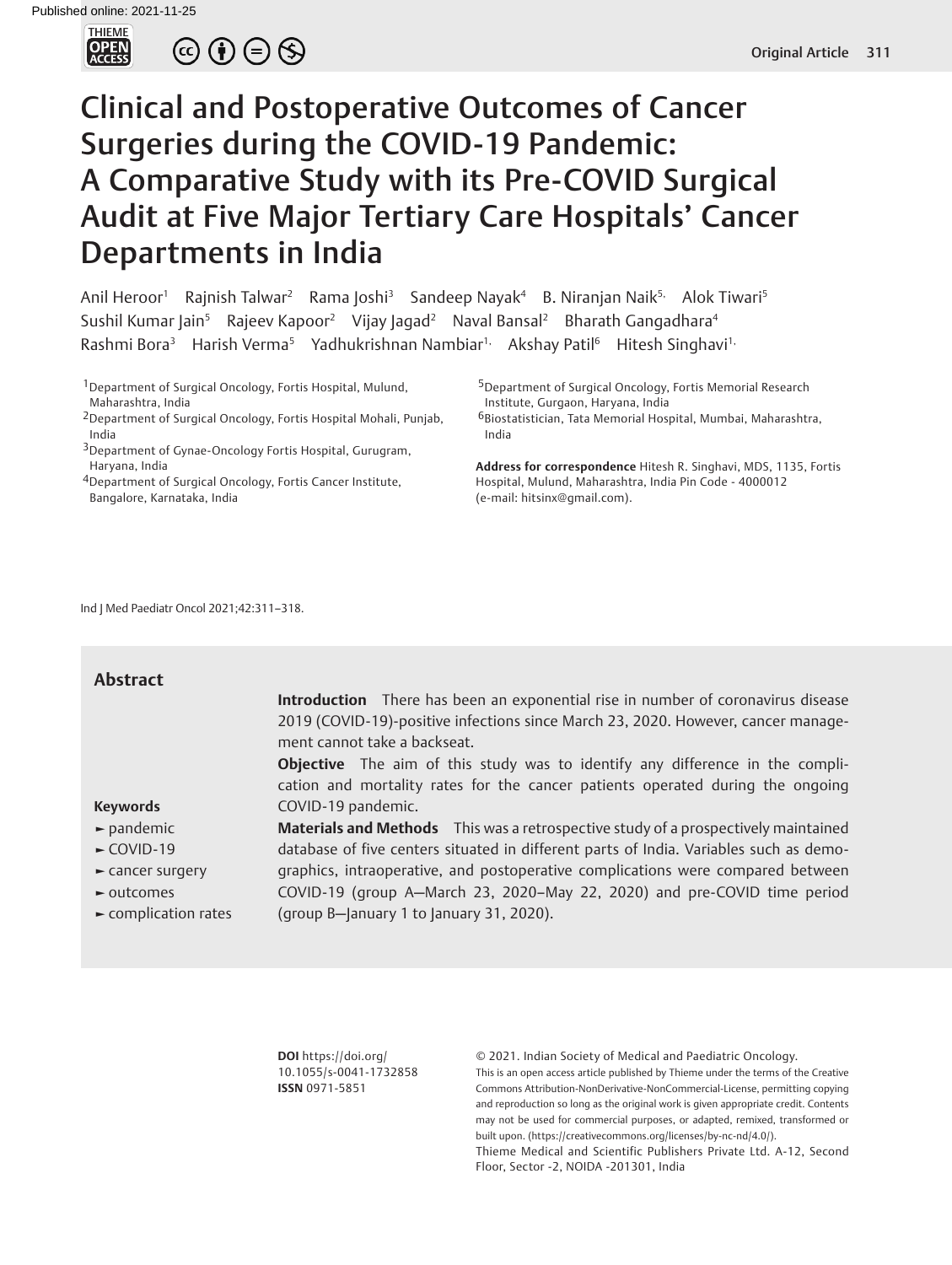**Results** One-hundred sixty-eight cancer surgeries were performed in group B as compared with 148 patients who underwent oncosurgeries in group A. Sixty-two percent lesser cancer surgeries were performed in the COVID-19 period as compared with the specific pre-COVID-19 period. There was no significant difference in age group, gender, comorbidities, and type of cancer surgeries. Except for the duration of surgery, all other intraoperative parameters like blood loss and intraoperative parameters were similar in both the groups. Minimally invasive procedures were significantly lesser in group A. Postoperative parameters including period of intensive care unit stay, rate of infection, need for the change of antibiotics, and culture growth were similar for both the groups. While minor complication like Clavien-Dindo classification type 2 was significantly higher for group A, all other complication rates were similar in the groups. Also, postoperatively no COVID-19-related symptoms were encountered in the study group. A subset analysis was done among the study groups between those tested preoperatively for COVID-19 versus those untested showed no difference in intraoperative and postoperative parameters. No health-care worker was infected from the patient during the time period of this study.

**Conclusion** Our study shows that there is no significant difference in the incidence of postoperative morbidity and mortality rates in surgeries performed during COVID-19 pandemic as compared with non-COVID-19 time period.

# **Introduction**

The World Health Organization (WHO) declared coronavirus disease 2019 (COVID-19) as pandemic on March 11, 2020.<sup>1</sup> In India, the first case was reported on January 30, 2020.2 Since then there has been an exponential rise in the number of infected patients, crossing half a million by June end. At the onset of this pandemic, there was a national lockdown of 77 days starting on March 23. This resulted in complete paralysis of transport and all nonessential services. The Indian government has adapted the multiprong strategy to control the community spread of the virus. However, treatment of non-COVID-19 communicable and noncommunicable diseases took a backseat. The WHO estimates interruption in vaccination of 80 million infants due to this pandemic with Michigan study noting a significant decline in the vaccination drive in all the age groups of infants.<sup>3</sup> According to the survey done among world emergency services members, there has been an 81.8% decrease in the total number of patients undergoing emergency surgery and 56.1% of the collaborators observed more severe septic abdominal diseases during the pandemic, especially for perforated appendicitis and cholecystitis (41.8 and 40.2%, respectively) due to delay in diagnosis and intervention.4

Fear of acquiring the COVID-19 infection in hospital settings restricted patients to reaching health-care facilities. There was also an intense fear factor among health-care personnel regarding the risks involved in dealing with possible COVID-19 patients; these fears included high postoperative complication and mortality rates in COVID-19-positive patients, fear of acquiring infection, and bringing the infection home. Other countries where the infection was rampant were reporting higher mortality in general, and health-care personnel were getting infected leading to severe illness and at times death.5 All these factors led to a significant decrease in the number of patients being operated for cancer.<sup>6</sup> Thus, we decided to conduct a multicentric observational study to look at the outcomes of surgeries during this period.

**Table 1** Details of different centers of hospitals across India

| <b>Centers</b>      | Group A | Group B | COVID-19 test commencing<br>date | Number of COVID-19 patients in the<br>state |
|---------------------|---------|---------|----------------------------------|---------------------------------------------|
| Mumbai              | 61      | 57      | April 15                         | 30,512                                      |
| Bangalore           | 22      | 45      | April 20                         | 18.016                                      |
| Mohali              | 47      | 34      | April 20                         | 114                                         |
| Gurugram            | 9       | 20      | April 20                         | 5,463                                       |
| Gurugram<br>(Gynae) | 9       | 12      | April 20                         | 5,463                                       |

Abbreviation: COVID-19, coronavirus disease 2019.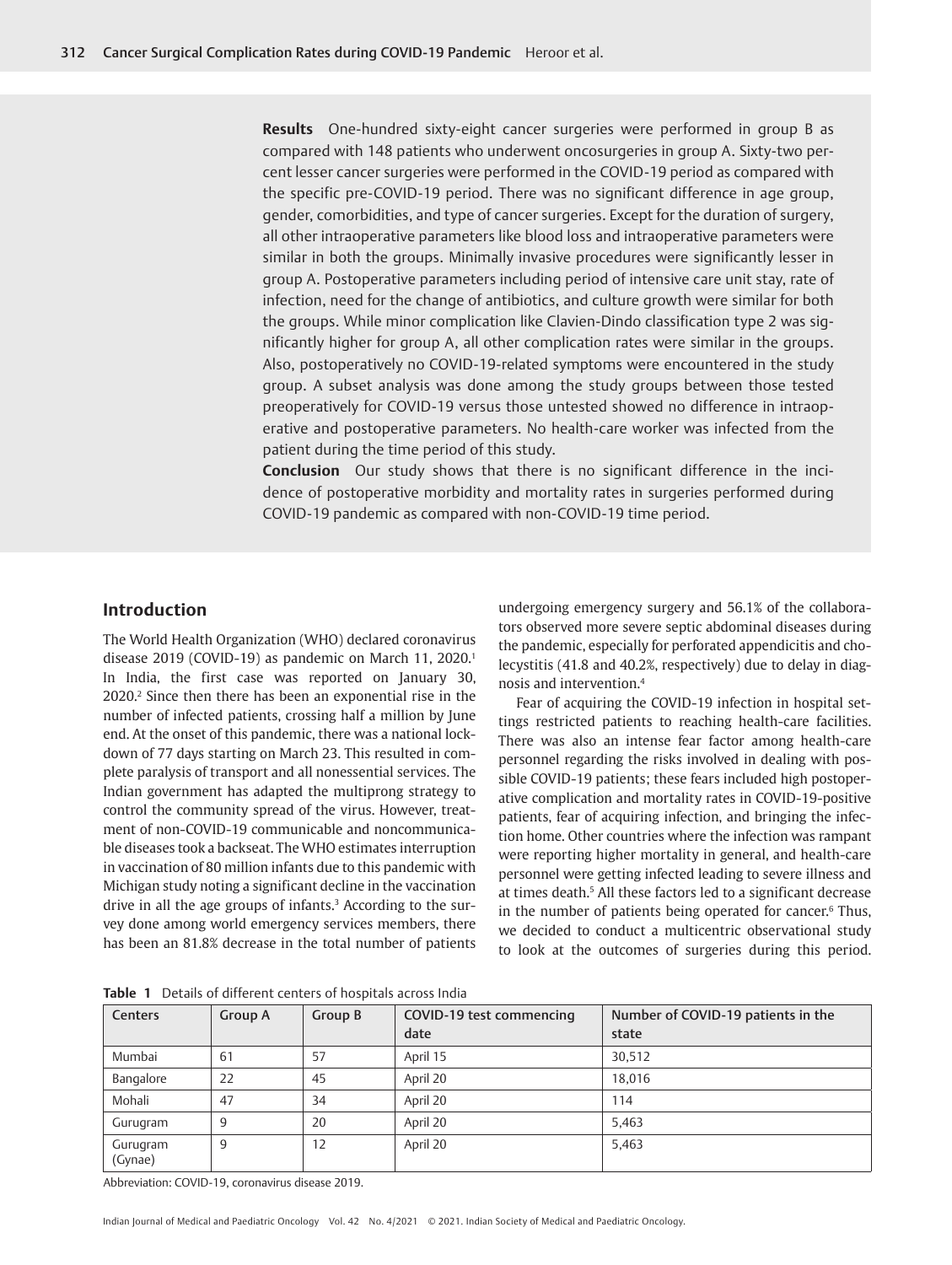Our primary aim was to identify if there was any difference in the complication rates as well as mortality rates for the cancer patients operated during the pandemic. We also aimed to find out the infection rates of the health-care personnel involved in the care of these patients right from admission to discharge. These personnel included doctors, nurses, paramedical and other ancillary hospital staff involved in the care of these patients.

# **Materials and Methods**

This was a retrospective study of prospectively maintained database of the five tertiary care centers (four centers of surgical oncology and a center of gynae-oncology) located in different parts of India: Mumbai, Bangalore, Gurugram, and Mohali. All patients (148 cancer patients) who underwent surgery for oncological indication from March 23, 2020 to May 22, 2020 were included in group A as study group. For the purpose of comparison, data of the patients (168 cancer patients) who underwent surgery indicated for cancer from January 1 to January 31, 2020 were included in group B. Thus, group A consisted of patients operated during COVID-19 pandemic and group B consisted of cancer patients operated during non-COVID-19 period. In total, 316 patients were included in the study. This group represented the control group as all these surgeries were done before the outbreak of COVID-19 pandemic in India.

All the adult patients above the age of 18, histopathologically proven cancer, indicated for surgery were included in the study. Patients with incomplete data including 11 patients from group A and 19 patients from Group B were excluded.

In the study group (group A), there were two subsets of patients; the first subset had no patients tested preoperatively for COVID-19 infection (from March 23, 2020 to April 15, 2020) and the second included patients who had been tested for COVID-19 infection. However, it varied according to the centers (**►Table 1**). For the second subset, all the patients (11 patients) who were tested positive (reverse transcriptase–polymerase chain reaction [RT-PCR] positive) were not included in the study. All surgeries in group A, that is, the study group, were performed with all precautions including complete personal protective equipment's protocol. Data were manually collected from the electronic database and from the patients files extracted from the medical record department.

Preoperative parameters gathered and recorded included gender, age, Eastern Cooperative Oncology Group (ECOG), grade of surgery, comorbidities, chest X-ray, COVID-19 testing status, and primary site of cancer. Grade of surgery was categorized into four levels according to the complexity and technical difficulty of the surgery as defined by Lei et al.<sup>11</sup> Intraoperatively parameters assessed included duration of surgery, blood loss, intraoperative injury if any, and type of anesthesia. Postoperative parameters including infection rate, change in antibiotics, prolonged antibiotics, and complication rates (Clavien-Dindo [CD] classification)7 were documented. Any symptoms similar to COVID-19 clinical presentation including fever, sore throat, fatigue, loss of taste or

smell, nasal congestion, headache, muscle or joint pain, skin rash, nausea or vomiting, diarrhea, chills, or dizziness were also documented on subsequent follow-up to 15 days postoperatively. Laboratory confirmation of COVID-19 was done by quantitative RT-PCR on samples from the respiratory tract for all patients preoperatively in second subset of group A and for all symptomatic postoperative patients. Postoperative surgical outcomes were the primary end-point, while change in the intraoperative parameters was secondary outcome.

# **Data Accessibility Statement**

Data will be made available as per request.

#### **Statistical Analysis**

Demographic data were summarized with descriptive statistics. Continuous data was represented as mean (standard deviation) or median (interquartile range [IQR]) and categorical data was reported in counts (percentage). The Shapiro-Wilk test was used to check the normality of each variable. Descriptive analysis was performed to identify the distribution of variables under study. Comparison between the two groups with categorical demographic and clinicodemographic variables including gender, grade of surgery, primary site, intraoperative event, postoperative intensive care unit (ICU) stay, site of infection, complication rates, and culture was done using chi-squared test with Pearson's test. Mann–Whitney nonparametric test was used for comparison of continuous demographic and clinicodemographic variables including age, duration of surgery, blood loss, and hospital stay. For all tests, *p*-values were two-sided, and a *p*-value lower than 0.05 was considered statistically significant. Statistical analyses were performed using SPSS software (released 2017; IBM SPSS Statistics for Windows, Version 25.0. Armonk, NY: IBM Corp).

#### **Ethics**

The study protocol was presented and approved by Fortis institutional ethics committee (IEC) on June 7, 2020 and waiver of informed consent was obtained (IEC/2020/OAS/04). The procedures followed were in accordance with the ethical standards of the responsible committee on human experimentation (institutional) and with the Helsinki Declaration of 1964, as revised in 2013.

## **Results**

One-hundred sixty-eight cancer surgeries were performed in group B as compared with 148 patients who underwent oncosurgeries in group A (**►Table 2**). Sixty-two percent lesser cancer surgeries were performed in the COVID-19 period as compared with the specific pre-COVID-19 period (**►Fig. 1**). The median age of the patients in group A was 55.5 years (IQR: 42.25–64.00), while that of group B control group was 57 years (IQR: 47–65). There was no significant difference in the median age of the patients operated between the groups ( $p = 0.173$ ). Group B (44.6%) had more patients above the age of 60 years as compared with group A (37.2%); however, it did not achieve statistical significance (*p* = 0.178).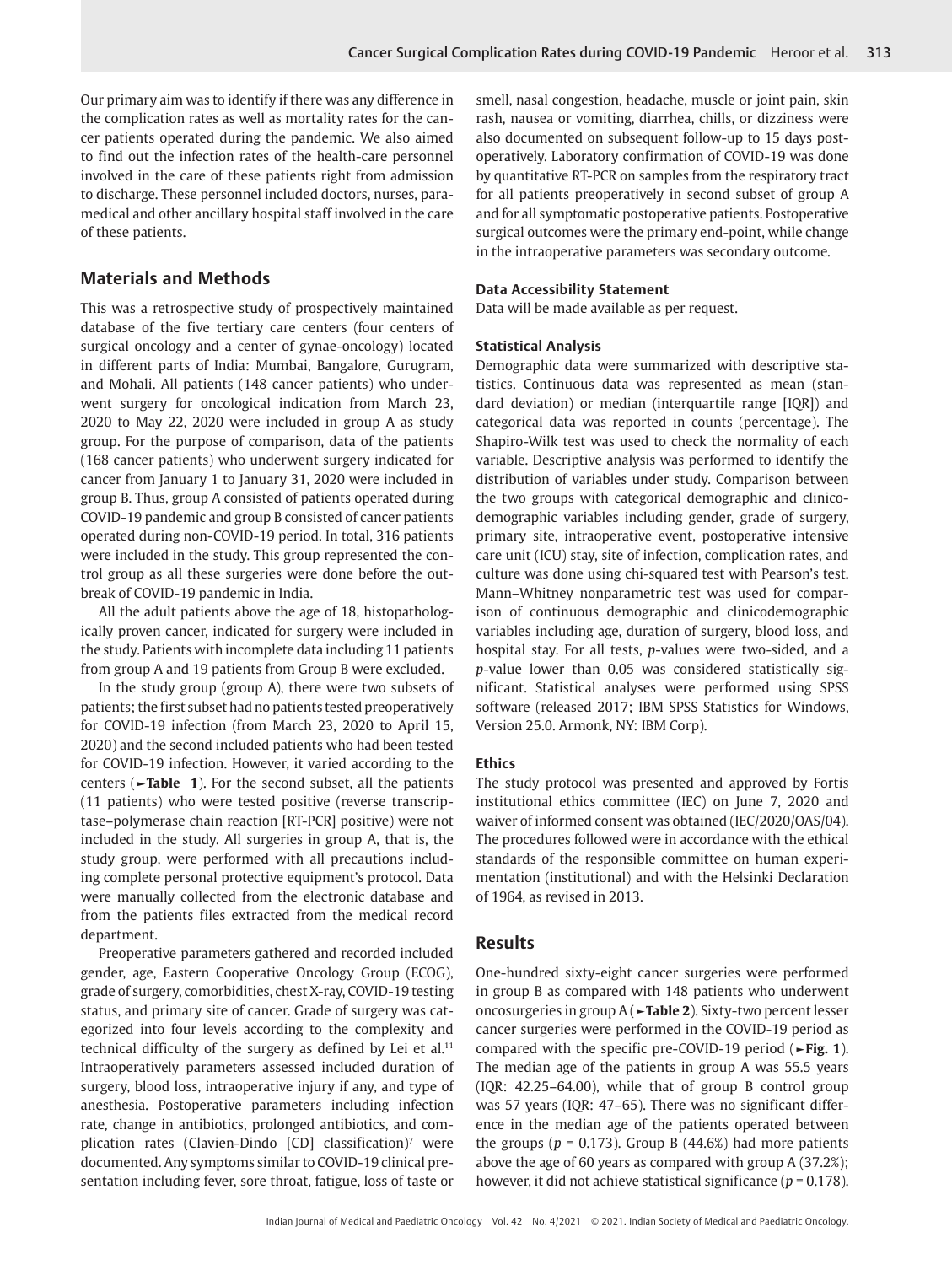| <b>Clinical characteristics</b> | Before COVID-19, n (%) | During COVID-19, n (%) | p-Value  |
|---------------------------------|------------------------|------------------------|----------|
| Gender                          |                        |                        |          |
| Female                          | 113 (67.3%)            | 99 (66.9%)             | 0.944    |
| Male                            | 55 (32.7%)             | 49 (33.1%)             |          |
| <b>Grade of surgery</b>         |                        |                        |          |
| Grade 1                         | 48 (28.6%)             | 36 (24.3%)             | 0.198    |
| Grade 2                         | 38 (22.6%)             | 34 (23%)               |          |
| Grade 3                         | 55 (32.7%)             | 63 (42.6%)             |          |
| Grade 4                         | 27 (16.1%)             | 15 (10.1%)             |          |
| Comorbidity                     |                        |                        |          |
| <b>No</b>                       | 78 (46.4%)             | 69 (46.6%)             | 0.854    |
| One comorbidity                 | 52 (31%)               | 49 (33.1%)             |          |
| More than 2 comorbidities       | 38 (22.6%)             | 30 (20.3%)             |          |
| <b>Primary site</b>             |                        |                        |          |
| Head and neck                   | 34 (20.2%)             | 24 (16.2%)             | 0.023    |
| <b>Breast</b>                   | 47 (28%)               | 43 (29.1%)             |          |
| Gastrointestinal                | 42 (25%)               | 28 (18.9%)             |          |
| Gynae-oncology                  | 19 (11.3%)             | 23 (15.5%)             |          |
| Others                          | 9(5.4%)                | 7(4.7%)                |          |
| Uro and nephro-oncology         | 2(1.2%)                | 6(4.1%)                |          |
| Chemoport procedures            | 15 (8.9%)              | 17 (11.5%)             |          |
| Intraoperative events           |                        |                        |          |
| Yes                             | 2(1.2%)                | 4(2.7%)                | 0.326    |
| No                              | 166 (98.8%)            | 144 (97.3%)            |          |
| <b>Surgery</b>                  |                        |                        |          |
| <b>OPEN</b>                     | 92.6%                  | 7.4%                   | < 0.0001 |
| Minimal invasive                | 77.4%                  | 22.6%                  |          |
| Postoperative ICU stay          |                        |                        |          |
| Yes                             | 11 (6.5%)              | 13 (8.8%)              | 0.453    |
| No                              | 157 (93.5%)            | 135 (91.2%)            |          |
| <b>Surgical site infection</b>  |                        |                        |          |
| Yes                             | 13 (7.7%)              | 10 (6.8%)              | 0.738    |
| No                              | 155 (92.3%)            | 138 (93.2%)            |          |
| <b>Change of antibiotics</b>    |                        |                        |          |
| Yes                             | 17 (10.1%)             | 10 (6.8%)              | 0.286    |
| No                              | 151 (89.9%)            | 138 (93.2%)            |          |
| Complication                    |                        |                        |          |
| CD1                             | 3(1.8%)                | 9(6.1%)                | 0.038    |
| CD2                             | 20 (11.9%)             | 31 (20.9%)             |          |
| CD3A                            | 2(1.2%)                | 0(0%)                  |          |
| CD3B                            | 1(0.6%)                | 2(1.4%)                |          |

**Table 2** Comparison of demographics and outcomes (intraoperative and postoperative) between two time periods

(*continued*)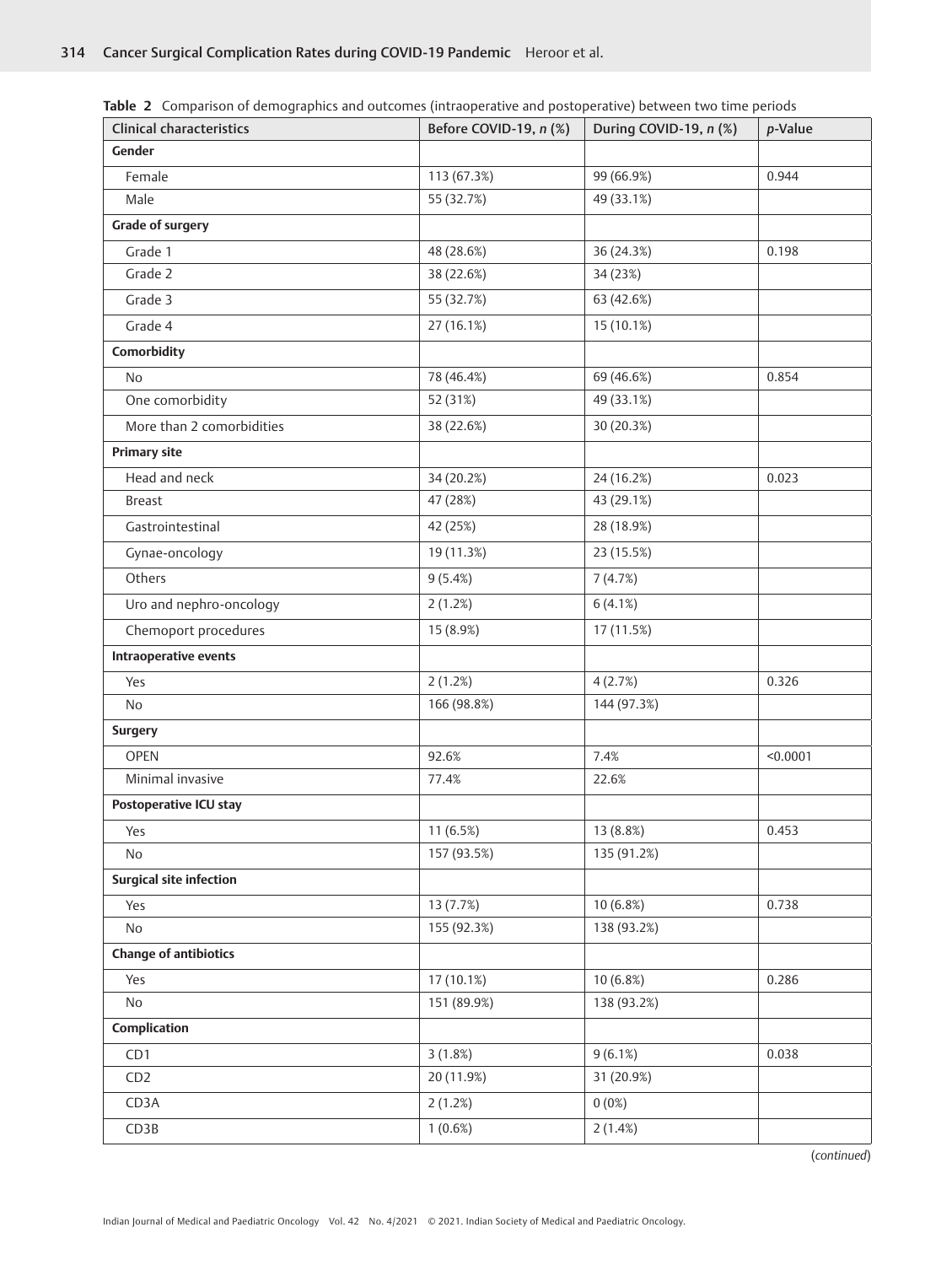|  | <b>Table 2</b> (continued) |
|--|----------------------------|
|--|----------------------------|

| <b>Clinical characteristics</b>            | Before COVID-19 n (%)                  | During COVID-19 n (%)                  | p-Value |
|--------------------------------------------|----------------------------------------|----------------------------------------|---------|
| None                                       | 141(83.9%)                             | 105(70.9%)                             |         |
| CD4                                        | 1(0.6%)                                | 1(0.7%)                                |         |
| Culture                                    |                                        |                                        |         |
| Growth                                     | 8(4.8%)                                | 4(2.7%)                                | 0.390   |
| No growth                                  | 160(95.2%)                             | 144(97.3%)                             |         |
|                                            | <b>Before COVID-19</b><br>Median (IQR) | <b>During COVID-19</b><br>Median (IQR) |         |
| Age (years), median (IQR)                  | $57(47-65)$                            | 55.50(42.25-64)                        | 0.173   |
| Duration of surgery(minutes), median (IQR) | 120(60-227.50)                         | $90(48.75 - 180)$                      | 0.023   |
| Blood loss(mL), median(IQR)                | $30(10-100)$                           | $30(15 - 100)$                         | 0.706   |
| Hospital stay(d), median(IQR)              | $3.00(2.00 - 6.00)$                    | $4(2-5)$                               | 0.815   |

Abbreviations: CD, Clavien-Dindo classification used for complication rates; COVID-19, coronavirus disease 2019; ICU, intensive care unit; IQR, interquartile range.



**Fig. 1** Comparison of number of cancer patients operated in first 4 weeks between two time periods (group A vs. group B).



**Fig. 2** Comparison of site-specific surgeries in coronavirus disease 2019 (COVID-19) versus non-COVID pandemic. GI, gastrointestinal.

Females were in majority in both the time periods (group A vs. group B; 66.9 vs. 67.3%; *p* = 0.944). Grade of surgery was classified into four categories. Both the groups (group A and

group B) had a similar percentage of the grade of surgeries (*p* = 0.282) (**►Table 2**). There was no significant difference in the percentage and type of comorbidities in both the groups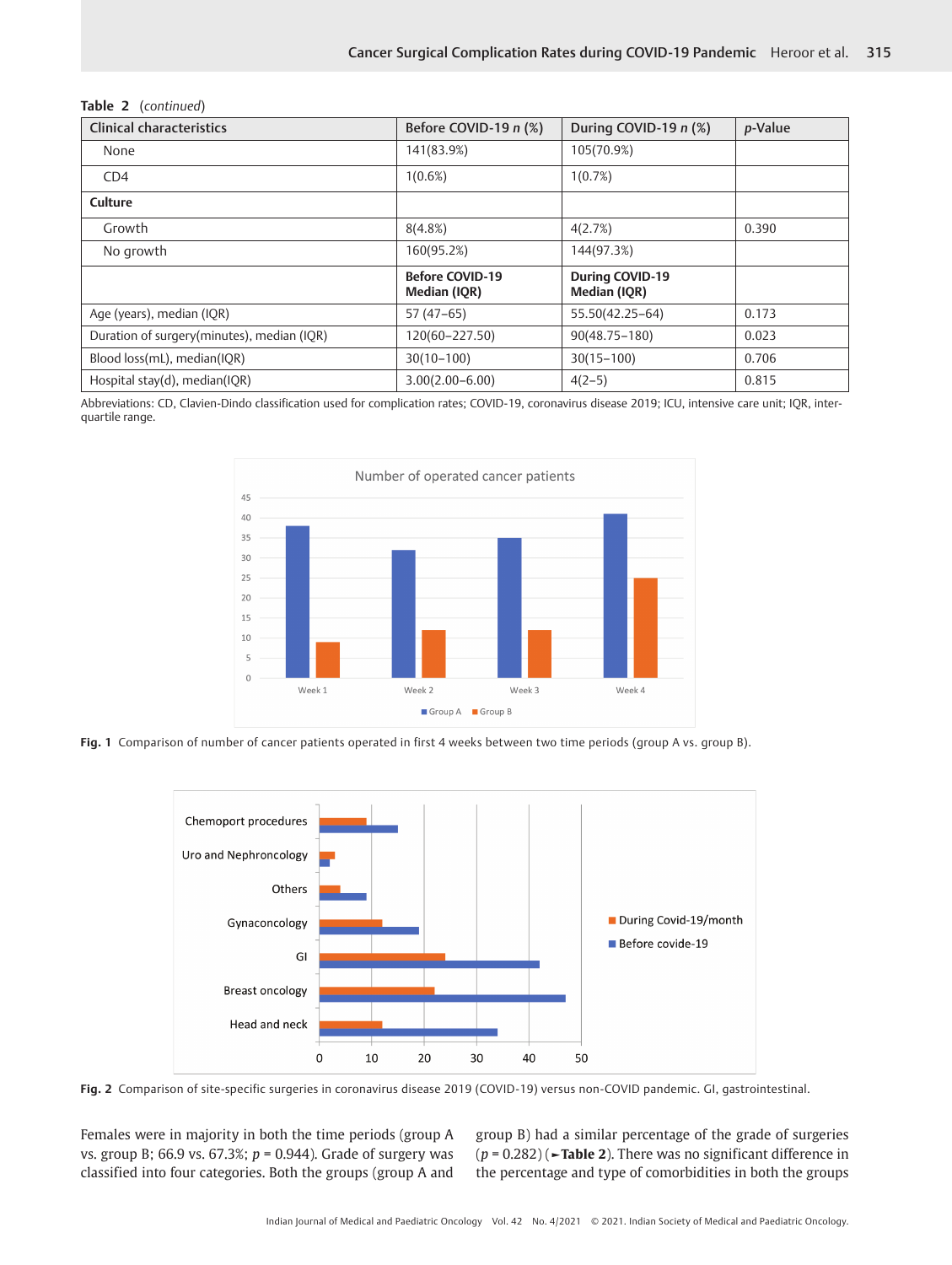

**Fig. 3** Comparison of complication of cancer surgery patient in coronavirus disease 2019 (COVID-19) versus non-COVID-19 pandemic.

(0.832). Major site of cancer surgeries was similar in both the groups. Breast cancer surgery (28.5%) was the most common followed by gastrointestinal surgeries (22.2%), head and neck surgeries (18.4%), gynae-oncology (13.3%), uro-oncology, and chemoport insertion procedures. There were significantly lower cancer surgeries in group A for all anatomical sites (**►Fig. 2**).

Majority of patients in both groups had normal chest X-ray findings (97.3 vs. 96.4%). Four patients had an abnormal chest X-ray in group A. Three of them did not have any postoperative complication, while one patient had CD-2 type complication. However, all patients (five) in group B had no postoperative complications. There was no change in intraoperative events among both the groups. (*p* = 0.285). Minimally invasive procedures (including laparoscopic surgeries and robotic surgeries) were performed significantly less in COVID-19 period as compared with pre-COVID-19 period (7.4 vs. 22.6%). The median duration of the operative procedures was significantly less in group A as compared with group B (90.00 min [IQR: 48.75–180.00 min] vs. 120.00 min [IQR: 60.00–227.50 min]; *p* = 0.023). There was no significant difference in blood loss among the two study groups (30.00 mL [IQR: 15.00–100.00 mL] vs. 30.00 mL [IQR: 10.00– 100.00 mL]; *p* = 0.706).

The median length of hospital stay was similar in both the study groups (group A vs. group B; 4.00 days [IQR: 2.00–5.00] vs. 3.00 days [IQR: 2.00–6.00]; *p* = 0.815). Postoperative ICU stay (8.8 vs.  $6.5\%$ ;  $p = 0.453$ ), postoperatively infection rate (6.8 vs. 7.7%; *p* = 0.526), and rate of change of antibiotics (6.8 vs. 10.1%; *p* = 0.319) were similar in both the groups. However, there was significant difference in CD-2 complication rates (20.3 vs. 11.9%; **►Fig. 3**). There was no difference in the presence of bacterial or fungal infection in postoperative blood culture investigation among the study groups (2.7 vs. 4.8%; *p* = 0.390).

Preoperative COVID-19 testing was done in 68.24% of the group A and all were negative. However, 31.76% never underwent testing. Therefore, we did a subgroup analysis in group A for those patients undergoing COVID-19 testing versus those who did not undergo testing. There was no significant difference in intraoperative events, blood loss, and duration of surgery in this subgroup analysis. We also did not find any significant difference in any parameters of postoperative complication including infection, change of antibiotics, culture growth, and complication rates in term of CD classification. No health-care worker was infected in direct association with surgery or postoperative care.

# **Discussion**

COVID-19 disease has intensely stretched the health-care system to a breakpoint. With more than 700,000 COVID-19 cases by end-June 2020, India ranks fourth in the total number of COVID-19 infection across the world.<sup>8</sup> Though our death rates (10 per million population) have been below the global rates (59.6 per million population), we still are away from our peak incidence of infection.8 Globally, it has been estimated that 90,000 health workers were infected till mid-May 2020.9 Both our frontline workers and hospital system are already overwhelmed with COVID-19-positive patients and treatment of non-COVID-19 disease has taken a serious toll. We do not have sufficient studies to indicate the outcome of delays in cancer surgeries. Approximately 2,100 Indians die every day due to cancer.10 These numbers would certainly increase due to straining of already resource constraints system and synergistic effects of COVID-19 infection. Restrictive measures like national lock down and home quarantine measures have certainly helped in taming the infection and flattening the curve. But it had its own side effects on the health-care system including the difficulty faced by the patients to reach hospital and additional health-care workers being allocated to manage the COVID-19 burden.

Therefore, we decided to assess whether COVID-19 infection and the change in the way of management of cancer patients in resource constraint settings would have any effects on treatment and postoperative complication of cancer patients. Three-hundred sixteen cancer patients were operated at five different tertiary care centers situated in different parts of India. One-hundred forty-eight cancer patients were operated during COVID-19 (2 months) as compared with 168 patients during non-COVID-19 period (1 month). A study led by Lei et al published in April 2020 found a higher mortality rate of 20.6% in asymptomatic COVID-19-positive patients who were in their incubation period during surgery.11 Another study that analyzed 1,128 patients showed mortality rate of 23.9% during COVID-19 period; however, it should be noted that preoperative positive severe acute respiratory syndrome coronavirus 2 (SARS-CoV-2) undergoing elective surgeries had lower mortality rate (9.1%) as compared with those patients who were infected in perioperative settings (50%).<sup>12</sup> With evolving evidence against elective surgeries and all the global guidelines favoring only emergency surgeries, 62% lesser cancer surgeries were performed in the COVID-19 period as compared with the specific pre-COVID-19 period. It had been estimated that there would be 72.3% cancellation of surgery world over during 12-week lockdown period with total cancellation of surgeries accounting to 28 million procedures.<sup>13</sup> However, a study led by Shrikhande et al demonstrated no mortalities in cancer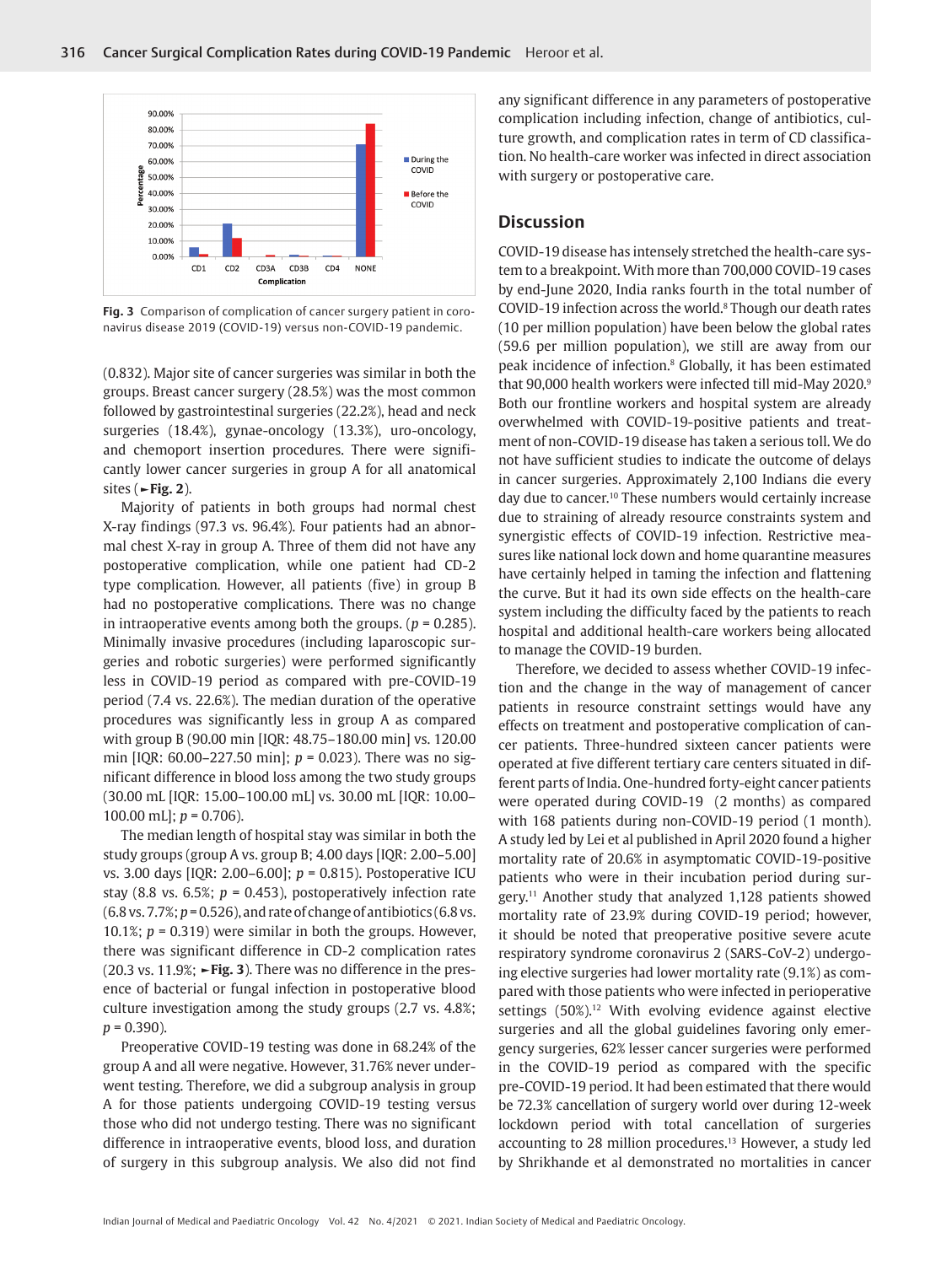patients operated during COVID-19 period at a tertiary care center in Mumbai. In this study, only 23.7% were tested preoperatively for COVID-19.6 Similarly, we also had 41 cancer patients operated, who were not tested for COVID-19. In our study, we also did not encounter any mortality during the COVID-19 period. All patients were screened for symptoms of COVID-19 in their follow-up consultation. Time period of our study was seeing the surge in COVID-19 cases where one of the centers was located (Mumbai). In such situation as well, we had 31.6% cases who were not tested for COVID-19. However, we did not have any COVID-19-positive patient even in the postoperative period. While majority of the centers participating in the study had dedicated COVID-19 wards and non-COVID-19 ICUs in their institute, results show that they were successful in managing the COVID-19 burden without inflicting hospital-acquired COVID-19 infection to the admitted non-COVID-19 patients. Age group operated during COVID-19 was similar to pre-COVID-19 period. Even in COVID-19 pandemic, approximately more than half of the surgeries were grade 3 and grade 4, which were proportionately more than pre-COVID-19. Therefore, technically challenging surgeries did not take a backseat even during these testing times.

Site-wise distribution of cancer surgeries represents the chronological incidence of cancer in India. Breast cancer surgeries were the most common operative procedures. Females outnumbered males in the number of operative procedures in COVID-19 pandemic. Comorbidities are highly associated with high mortality rate in SARS-CoV-2-infected patients and especially those undergoing surgeries.<sup>14</sup> In our study, more than half of the patients undergoing cancer surgeries had presence of one or more comorbidities that was similar for both the groups. Intraoperative parameters like intraoperative complications were similar in both the groups. However, duration of surgery during COVID-19 period was much shorter. This could be attributed to careful case selection during this period or less minimal invasive surgeries as these surgeries do take a little more time as compared with open surgeries. Due to global guidelines against the use of laparoscopic instrumentation and use of robot during pandemic, there was significantly less usage of such minimal invasive technique.15

According to the need of the hour, we expected the surgeons to operate those patients who would not require postoperative ICU care. However, hospital infrastructure was equipped enough to handle such situations. We did not find any significant difference in postoperative ICU admissions as compared with non-COVID-19 period. Postoperative parameters including infection rate, blood culture growth, and change of antibiotics were individually similar in both the groups. However, complication rate (CD classification) was higher in COVID-19 period. When subgroup analysis of CD classification was done, there was significant difference in CD-2, while all other types had a similar outcome. This could be attributed to higher change in pharmacological management due to cumulative higher infection rate, usage of higher antibiotics, and fever in postoperative period. However, all patients were discharged uneventfully except one patient. One patient took discharge against the medical advice on the fourth day. Average length of stay was similar for both the groups. Data collected for the first two follow-ups after the surgery showed no COVID-19-related symptoms. These two follow-up visits were within the first 15 days after surgery in most of the patients. No patient underwent COVID-19 testing in postoperative phase. Thus, follow-up data concluded that there was no hospital acquired infection in the study group. No health-care worker directly involved in the patient care in the study group tested positive for COVID-19 in the stipulated time period.

## **Novelty**

This study is a unique collaborative work of five centers situated in different parts of India and thus results of this study are representative of the impact of COVID-19 on cancer surgeries in hospitals across India. This is the first study to compare perioperative morbidity in COVID-19 pandemic compared with its own dataset of non-COVID-19 pandemic thus significantly reducing the influence of confounding factors.

## **Limitation**

It involves all the potential biases included in a retrospective review. Results are not applicable to laboratory-confirmed COVID-19-positive cancer patients. Different parts of India were having surges of COVID-19 infection at variable times; however, multicentric nature of the study truly depicts the true status of major urban cities.

## **Implication**

Hospital administration should have strategies in place to commence routine cancer surgeries in near future with the environment that remains exposed to SARS-CoV-2. This will help reduce the in-hospital transmission of SARS-Cov-2 without escalating to more postoperative complications. Therefore, consideration should be given on development of guidelines to avoid delaying or cancelling the operative procedures related to cancer surgeries even during the pandemic.

## **Conclusion**

Non-COVID-19 cancers patients should be treated with the same vigor as they are associated with high mortality rate if left untreated. Our study shows that with proper planning, training of the personnel and dedicated COVID-19 and non-COVID-19 staff, and usage of the stipulated personal protective equipment (PPE) kits, it is possible to treat the non-COVID-19 diseases without any significant increase in postoperative complication rates.

**Funding** None.

**Conflict of Interest** None.